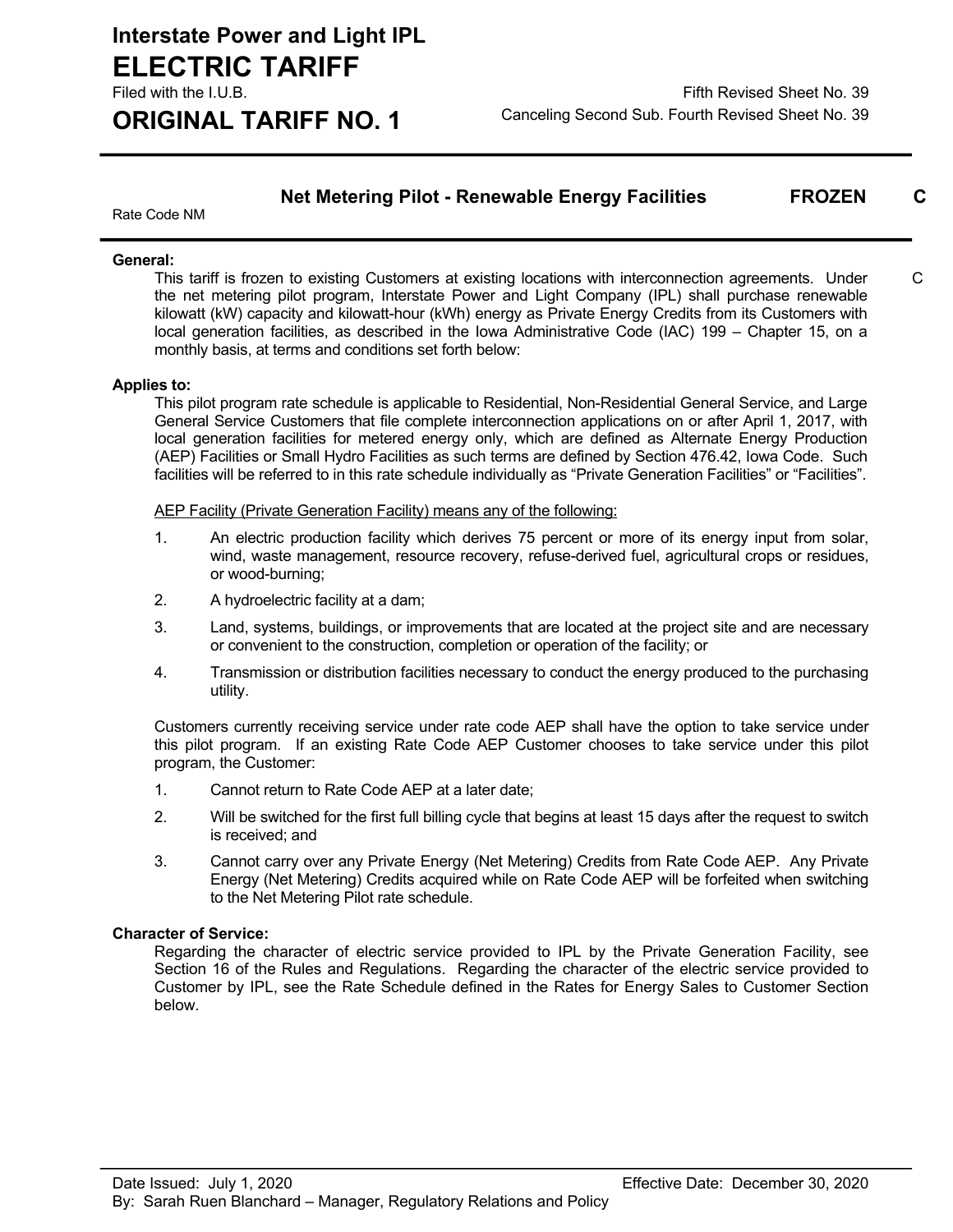### **Net Metering Pilot - Renewable Energy Facilities FROZEN C**

Rate Code NM

### **Rates and Charges:**

I. Interconnection Requirements of Private Generation Facilities and Costs:

Interconnection facilities costs are described in the Iowa Administrative Code (IAC) 199 – Chapter 45. Customer agrees to submit an interconnection plan for its private generation facility for IPL approval not less than 30 days prior to connection and pursuant to Section 16 of IPL's Rules and Regulations.

Interconnection plans are subject to written IPL approval and must include a schematic diagram of the proposed installation, technical specifications of equipment to be connected, and the proposed date of interconnection.

Modification To Private Generation Facilities: A Customer may not modify facilities previously approved by IPL without IPL approval of such proposed modifications.

Location: The proposed interconnection facilities shall not interfere with IPL's present or proposed distribution system facilities or operation. Interconnection of facilities shall have one geographic location or point of service from IPL.

#### II. Rates for Energy Sales to Customer:

The Customer shall be responsible for payment of any applicable Basic Service Charge and Monthly Demand Charges pursuant to the applicable rate schedule for which the Customer qualifies. Rate schedule applicability will not take into account the energy provided by private generation for Net Metering. For energy charges collected on the basis of metered registration, IPL shall for each monthly billing period determine the Private Energy Credits to be applied to the energy charges for the Customer's bill on the basis of the directional energy kWh flow in each direction.

If the net meter registration shows that the energy deliveries (up to 100 percent of the Customer's alternating (AC) kW load) from the Facility to IPL exceed the energy deliveries from IPL to the Facility, the net meter energy in kWh will be carried forward to the next monthly billing period as a Private Energy Credit, expressed in kWh, until the annual cash-out or termination of service. If the Customer has carried over a Private Energy Credit from one or more prior months, the net meter registration from the current month shall be added to the Private Energy Credit that exists from prior months, until the annual cash-out or termination of service.

If the net metering registration shows that deliveries of energy in kWh from IPL to the Facility exceed the energy deliveries (up to 100 percent of the Customer's AC kW load) from the Facility to IPL, the Customer shall pay IPL for the net amount of kWh energy delivered by IPL after application of any Private Energy Credit carried forward from previous months at the rate applicable to its type or class of electric service.

#### III. Rates for Purchase by Company

#### Annual Cash-Out:

Excess Private Energy Credits will be cashed-out annually at the avoided cost rates for purchase in IPL's Cogeneration and Small Power Production (Rate Code CSPP) for "As Available Non-firm Energy". The Customer may choose an annual cash-out that takes place during the first full billing cycle of the calendar year or the first billing cycle following April 1.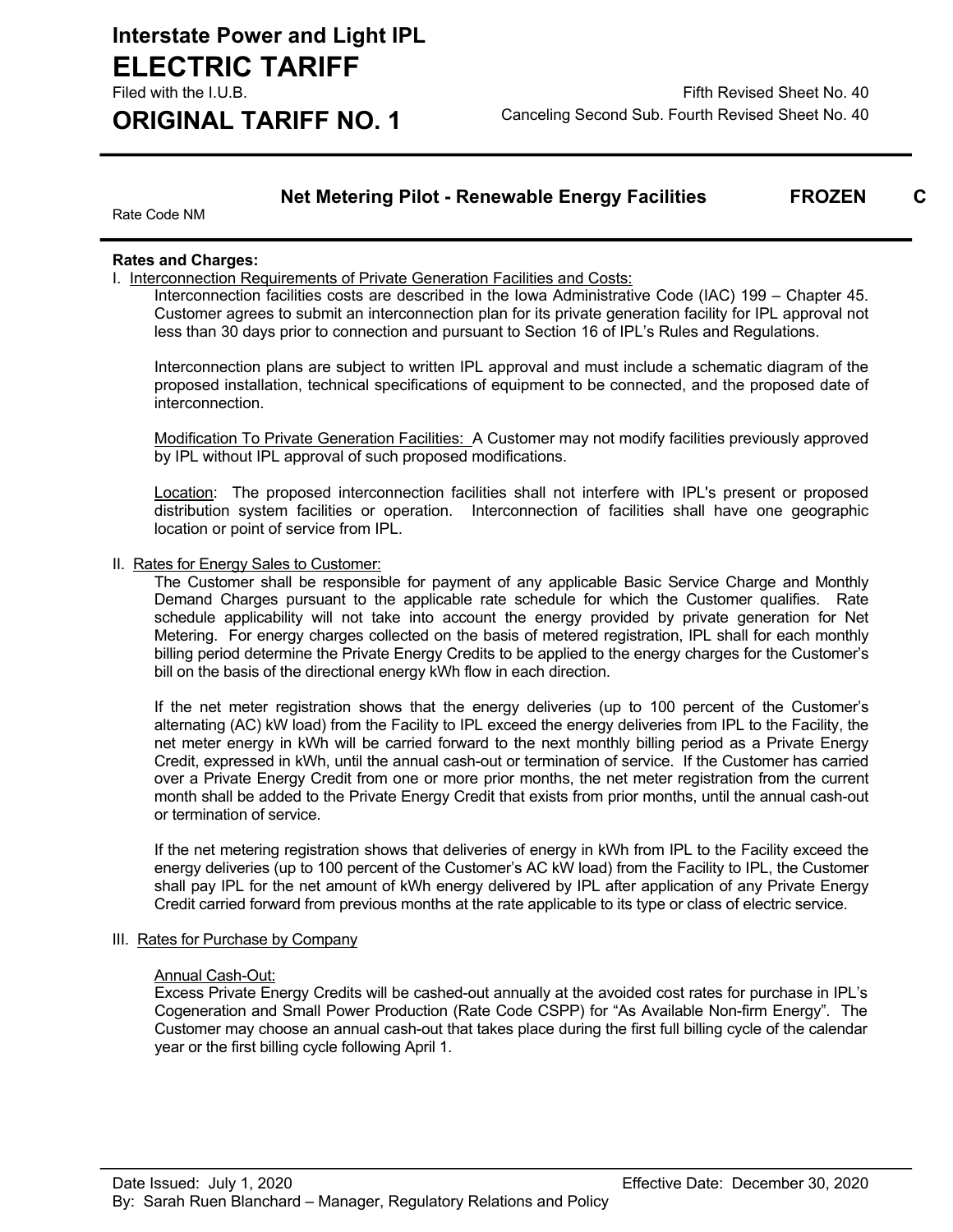### **Net Metering Pilot - Renewable Energy Facilities FROZEN C**

Rate Code NM

Unless the Customer elects to transfer a larger share, the funds from the cash-out will be divided evenly between the Customer and IPL's Hometown Care Energy Fund to provide assistance to Customers in need. To the extent the Customer wants to transfer more to the Hometown Care Energy Fund, the Customer must elect the transfer percentage during the interconnection application. Additional transfers can be made in 25% increments. Customers can modify the election once each calendar year prior to December 1st.

The Customer's portion of the cash-out funds will appear as a credit on the Customer's bill.

### Cash-Out Upon Termination of Service:

When a Customer terminates service, any unused Private Energy Credits will be cashed-out at the avoided cost rates for purchase in IPL's Cogeneration and Small Power Production (Rate Code CSPP) for "As Available Non-firm Energy" at the time of termination.

The Customer's portion of the cash-out funds will appear as a credit on the Customer's final bill with any balance refunded by check.

### A. Customers with Private Generation Facilities over 1,000 kW:

For Customers that have facilities with total nameplate AC kW capacity greater than 1,000 AC kW, all energy inflows to the facility shall be billed at the applicable rate schedule that the Customer qualifies for. Rate schedule applicability will not take into account Net Metering. All energy outflows from the Customer into IPL's power grid shall be purchased by IPL at prices negotiated between IPL and the Customer not to exceed IPL's avoided cost. Customers may contract for a portion of their private generation facilities up to 1,000 AC kW as Private Energy Credits pursuant to the additional load capacity AC kW limitation below.

### **B. Load Limitations for Private Generation Credits:**

Private Energy Credits shall be computed based upon the private generation facility's AC capacity, up to 100% of the Customer's AC kW load, but less than 1,000 AC kW. For private generation facilities with a nameplate capacity in excess of 100% of the Customer's load, the energy outflows from the Customer into IPL's power grid shall be divided into separate Private Energy Credits and Purchase portions. The Private Energy portion shall be a prorated amount, calculated by applying the total energy outflow to a ratio of 100% of the Customer's load to the nameplate capacity of the Customer's private generation facility at the location. The remaining energy outflow shall be the Purchase portion at the avoided cost rates for purchase in IPL's Cogeneration and Small Power Production (Rate Code CSPP) for "As Available Non-firm Energy" CSPP rate, for those facilities 100 kW or less. For facilities greater than 100 kW, the purchase rate shall be the avoided cost rate described in section A above.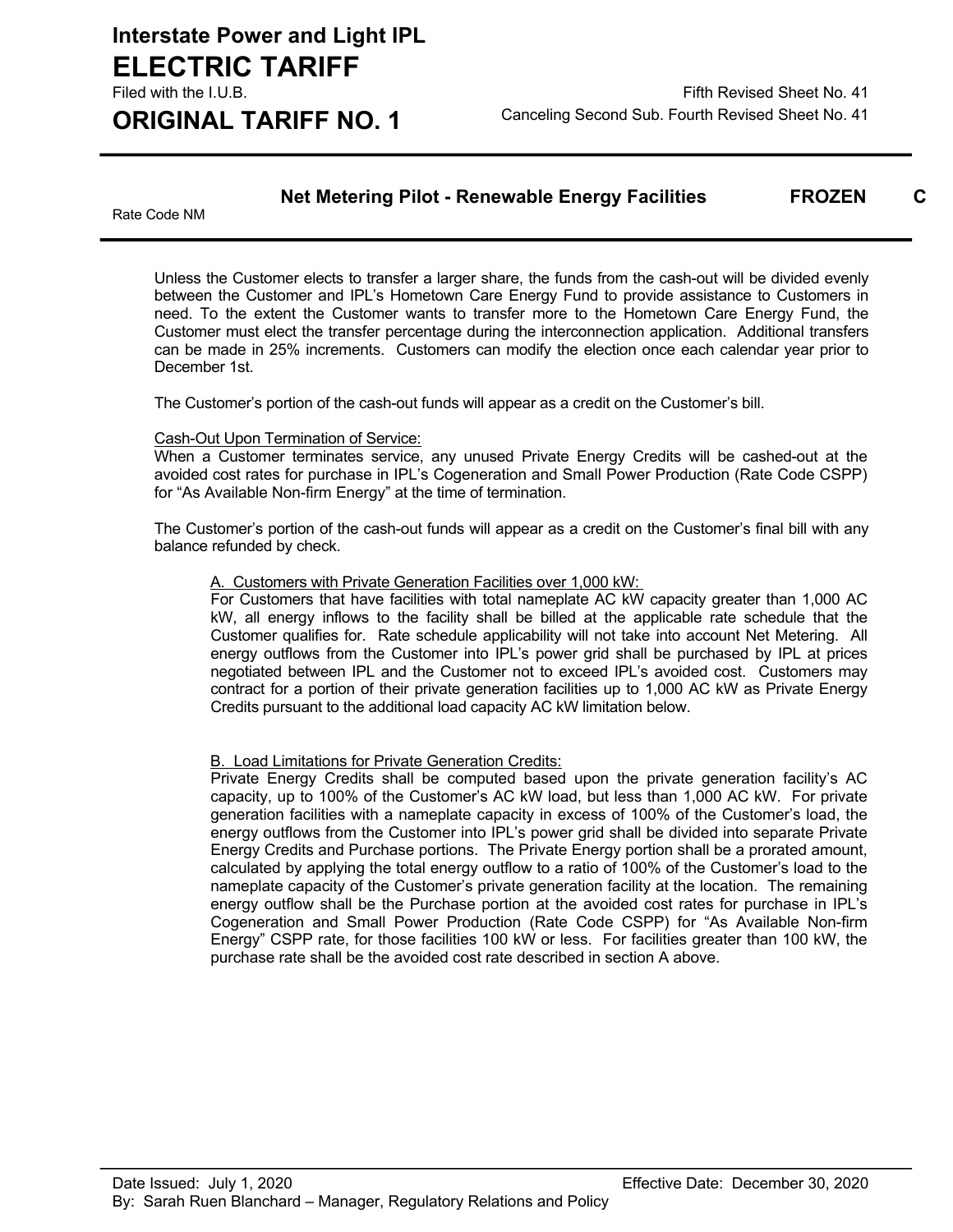**ORIGINAL TARIFF NO. 1** Canceling Sixth Revised Sheet No. 42

Filed with the I.U.B. Seventh Revised Sheet No. 42

**Net Metering Pilot - Renewable Energy Facilities FROZEN** 

Rate Code NM

Customer class average annual load factors shall be used for customers that do not have historic kW demand data in the determination of a customer's load in the calculation of the load limitations for private generation credits. Customer class non-coincident kW demand shall be used in lieu of customer class average annual load factors in the event a customer has not historic kWh usage in the determination of a customer's load in the calculation of the load limitations for private generation credits. The calculation to determine load shall be Customer annual kWh / 8,760 hours / load factor. For example, a residential customer that uses 12,000 kWh annual would have a load calculation as follows:

12,000 kWh / 8,760 hours / 19% load factor = 7.21 kW.

Based upon this load calculation a customer can install generation with an AC capacity up to 7.21 per kW and the energy deliveries up to 100 percent of the Customer's alternating current (AC) kW load would be considered the net meter energy kWh. If a customer installs generation capacity greater than 7.21 AC kW, for example 9 kW capacity, then the kWh eligible for net metering would be the pro-rata share of 7.21 kW divided by the 9 kW, or 80 percent. Energy received by IPL in excess of the 80 percent would be credited on the customer's bill at avoided cost.

### **Metering Equipment:**

The Company will install and provide, at no additional cost to the Facility, metering equipment at the point of service to the Facility capable of measuring power flows in each direction on an hourly or other real-time basis.

The Customer will not incur any additional charges for metering beyond the charges for metering provided in the Customer's applicable rate schedule.

#### **Sunset Provision:**

This tariff will expire no less than three (3) years from its effective date, and, upon Board approval, may be extended for an additional two (2) years at the time of expiration. If at the end of the three-year study period, the Board determines that these tariff changes should not be incorporated on a permanent basis, the Customers taking service under this tariff shall be allowed to remain on the tariff for the life of their interconnected equipment not to exceed 25 years. Such contracts may be assigned for collateral purposes, or may be assigned by the Company in conjunction with a reorganization, but otherwise shall not be assignable without written consent of the parties. Written consent will not be unreasonably withheld by the Company. Notwithstanding any other provision of this tariff, all rates and charges contained in this tariff may be modified at any time by a subsequent filing made pursuant to the provisions of Chapter 476 of the Code of Iowa.

### **Billing and Payment:**

Billing by IPL shall be rendered monthly. The term "monthly" for billing purposes hereunder shall mean the period between any two (2) consecutive regular readings by the Company for the meter(s) at the Facility, such readings to be taken as nearly as may be practicable every thirty (30) days. The billings shall be calculated using the applicable rate(s).

Bills are due within twenty (20) days from the date the bill is rendered to the Customer. Bills not paid within the twenty (20) day period will be assessed a late payment charge. The late payment charge is equal to one and one-half percent (1.5%) per month of the past due amount.